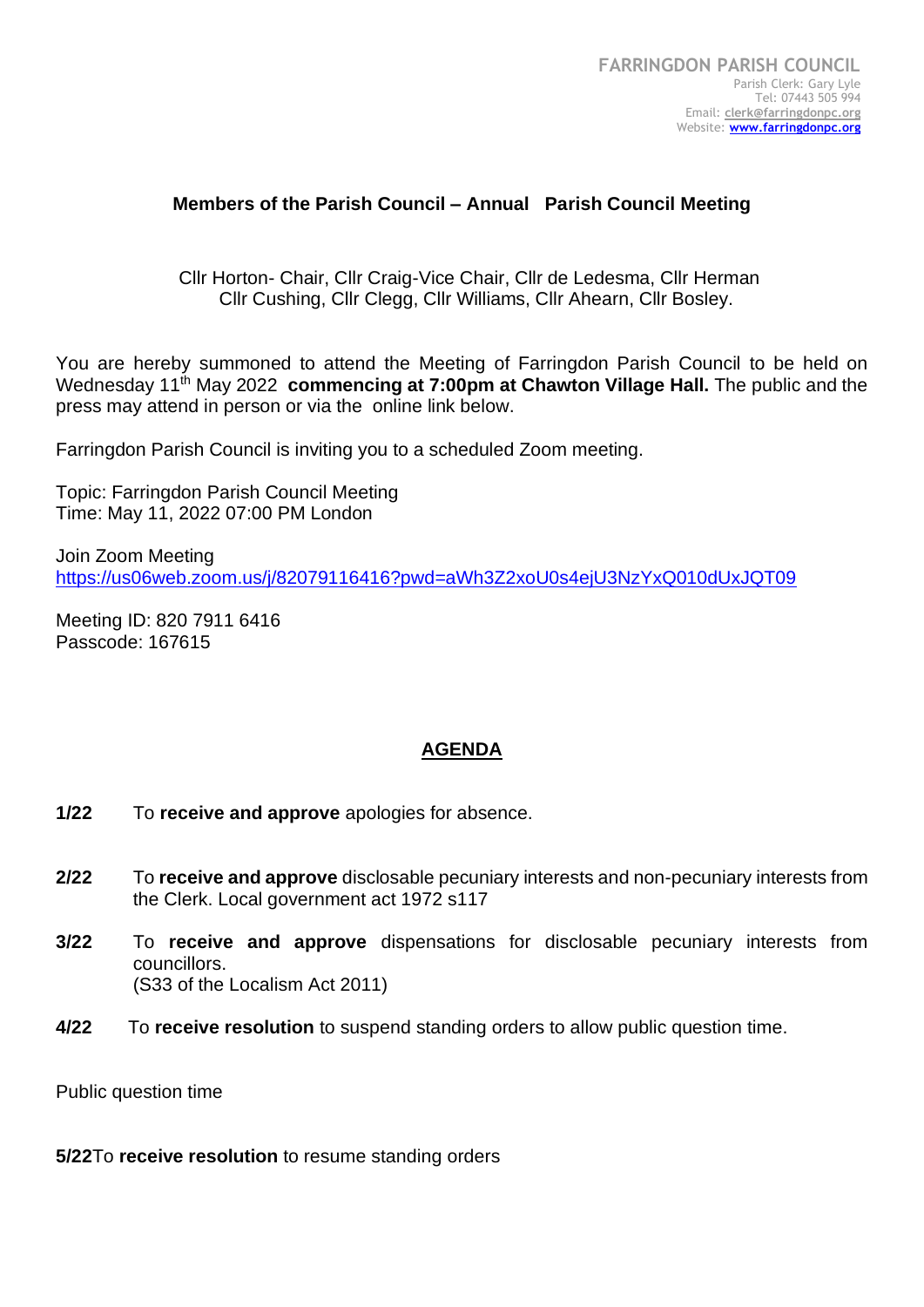**6/22** Proposal by Councillor Penny Cushing that the Chair, Councillor David Horton and the Vice Chair, David Craig are re-elected in their roles for a further year.

**7/22** To **approve** the minutes of the full council meeting from 16<sup>th</sup> March 2022 a copy of which has been circulated to all councillors prior to this meeting.

# **7/22 Matters arising from previous meetings, for information only, including but not limited to**.

- \* Speed awareness and CANS update.
- \* Bank mandate update.
- \* Update on New village mapping project.
- \* Village garden project update.
- \* Road infrastructure projects.
- \* Cycle way update.
- \* Website
- \* Hampshire and the Isle of Wight's longstanding and successful Village of the Year.
- \* Insurance renewal.
- \* CPR course outcome.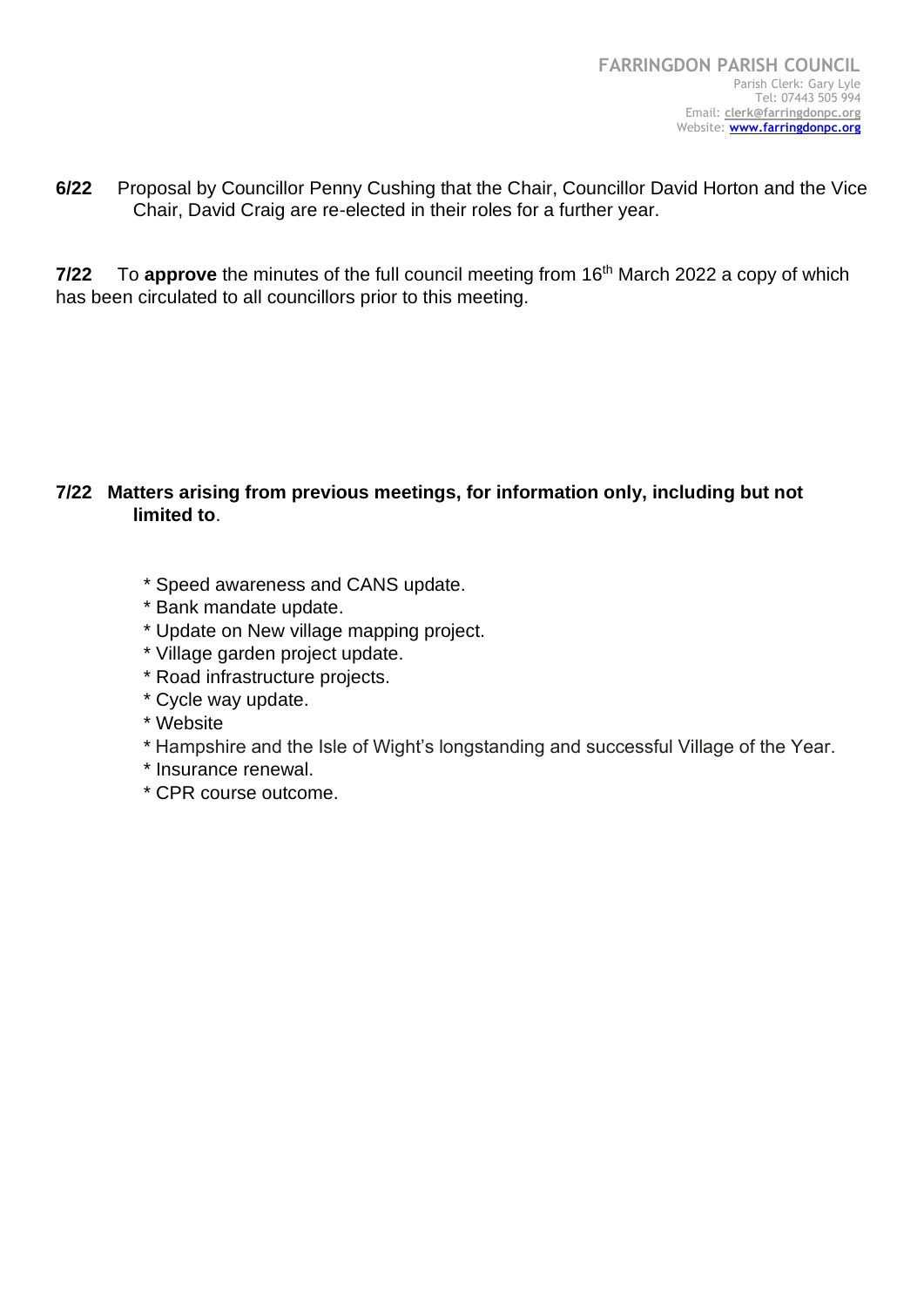# **8/22 To receive and approve payment of accounts.**

| <b>Date</b> | <b>Chq reference</b> | Payee                   | <b>Amount</b> |
|-------------|----------------------|-------------------------|---------------|
| 16/02/22    | 100176               | <b>Jubilee Donation</b> | £1000.00      |
| 16/02/22    | 100177               | <b>Clerk Expenses</b>   | £107.25       |
| 16/02/22    | 100178               | <b>AVA Recreation</b>   | £5848.49      |
| 16/02/22    | 100179               | <b>Clerk Salary</b>     | £877.05       |
| 16/02/22    | 100180               | <b>D</b> Horton safety  | £278.14       |
|             |                      | fencing                 |               |
| 01/03/22    | 100181               | <b>Herrington Legal</b> | £2823.20      |
| 01/03/22    | 100182               | <b>D</b> Horton         | £855.36       |
|             |                      | <b>Searches</b>         |               |
| 23/03/22    | 100183               | <b>Church Fund</b>      | £20.00        |
|             |                      | donation                |               |
| 23/03/22    | 100184               | <b>Web hosting</b>      | £84.00        |
| 23/03/22    | 100185               | <b>Gordon Ellis</b>     | £18.00        |
| 23/03/22    | 100186               | <b>Clerk Salary</b>     | £877.05       |
| 23/03/22    | 100187               | <b>PAYE</b>             | £95.22        |
| 23/03/22    | 100188               | <b>Community HB</b>     | £210.00       |
| 23/03/22    | 100189               | <b>Ethos</b>            | £1626.00      |
|             |                      | environment             |               |
| 23/03/22    | 100190               | <b>Chawton Village</b>  | £19.00        |
|             |                      | Hall                    |               |
| 23/03/22    | 100191               | <b>D</b> Williams       | £11.80        |
|             |                      | <b>Expenses</b>         |               |
| 23/03/22    | 100192               | <b>D</b> Williams       | £11.80        |
|             |                      | <b>Expenses</b>         |               |
| 07/04/22    | 100193               | <b>Paul Basham</b>      | £3840.00      |
|             |                      | <b>Associates</b>       |               |
| 07/04/22    | 100194               | idVerde                 | £334.15       |
| 07/04/22    | 100195               | <b>Planning</b>         | £1183.00      |
|             |                      | <b>Application Fee</b>  |               |
| 14/04/22    | 100196               | <b>Clerk Expenses</b>   | £109.01       |
| 14/04/22    | 100197               | <b>Clerk Salary</b>     | £1066.91      |
| 14/04/22    | 100198               | <b>Wettone Matthews</b> | £186.00       |
|             |                      | payroll                 |               |
| 19/04/22    | 100199               | <b>Clerk Expenses</b>   | £1175.90      |
|             |                      | printing & postage      |               |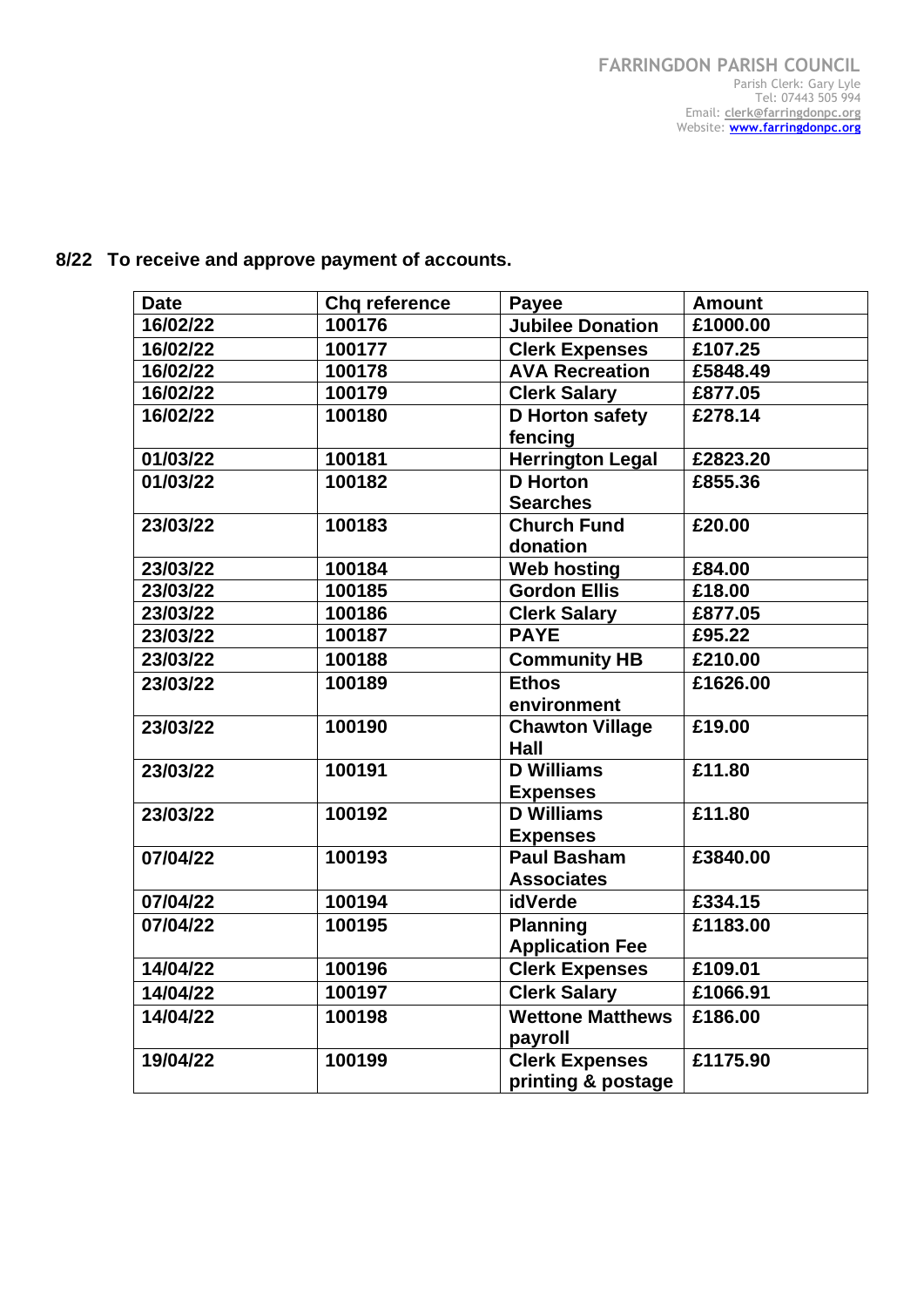## **9/22 To Receive the bank statements to 20th March 2022.**

#### **Main Account #806**

| <b>Date</b> | <b>Detail</b>      | <b>Debit</b> | <b>Credit</b> | <b>Balance</b> |
|-------------|--------------------|--------------|---------------|----------------|
| 20/02/22    | <b>Opening Bal</b> |              |               | 99307.59       |
| 21/02/22    | Chq 100177         | 107.25       |               |                |
| 21/02/22    | Chq 100179         | 877.05       |               |                |
| 25/02/22    | Chq 100180         | 278.14       |               |                |
| 04/03/22    | Chg 100178         | 5848.49      |               |                |
| 08/03/22    | Chq 100182         | 855.36       |               |                |
| 11/03/22    | Chg 100181         | 2823.20      |               |                |
| 13/03/22    | <b>Charges</b>     | 7.00         |               |                |
| 20/03/22    | <b>Forward Bal</b> |              |               | 88511.10       |

#### **Sub Account #822**

| <b>Date</b> | <b>Detail</b>      | <b>Debit</b> | <b>Credit</b> | <b>Balance</b> |
|-------------|--------------------|--------------|---------------|----------------|
| 20/02/22    | <b>Opening Bal</b> |              |               | 25055.60       |
| 20/03/22    | <b>Interest</b>    |              | 0.66          |                |
| 20/03/22    | <b>Forward Bal</b> |              |               | 25056.26       |

### **Sub Account #814**

| <b>Date</b> | <b>Detail</b>      | Debit | <b>Credit</b> | <b>Balance</b> |
|-------------|--------------------|-------|---------------|----------------|
| 20/02/22    | <b>Opening Bal</b> |       |               | 28557.35       |
| 20/03/22    | <b>Interest</b>    |       | 0.75          |                |
| 20/03/22    | <b>Forward Bal</b> |       |               | 28558.10       |

### **10/22 Planning applications:**

[Illuminated and non-illuminated signs. \(Amended plans and description received 11/4/22\) -](https://planningpublicaccess.southdowns.gov.uk/online-applications/centralDistribution.do?caseType=Application&keyVal=QW8RO3TUJYM00) Rose & [Crown Crows Lane Farringdon Alton GU34 3ED](https://planningpublicaccess.southdowns.gov.uk/online-applications/centralDistribution.do?caseType=Application&keyVal=QW8RO3TUJYM00)

Ref. No: SDNP/21/03753/ADV | Received date: Thu 15 Jul 2021 | Status: Pending Consideration | Case Type: Planning Application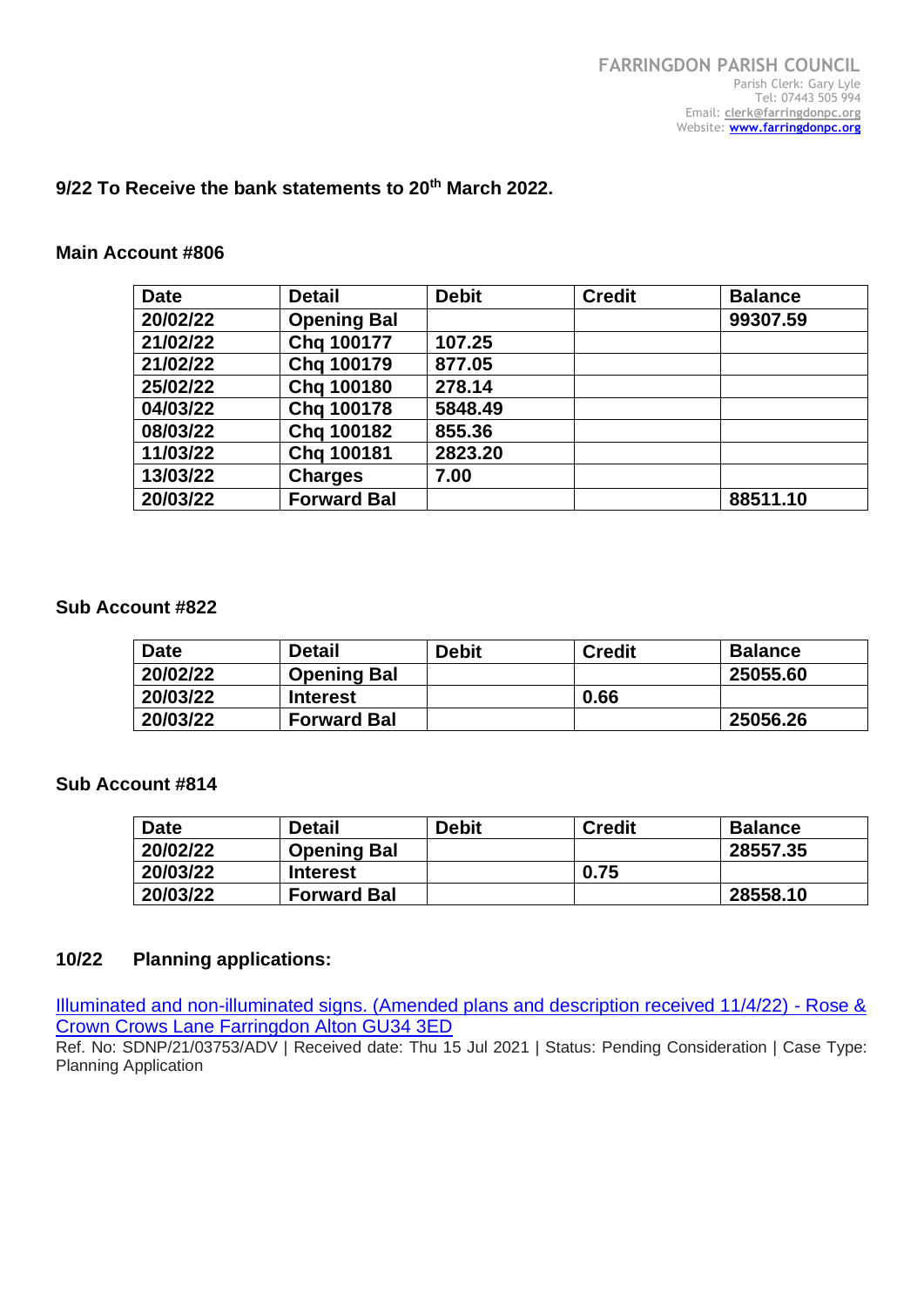[Timber framed garage, formation of new access and reconstruction of boundary wall -](https://planningpublicaccess.southdowns.gov.uk/online-applications/centralDistribution.do?caseType=Application&keyVal=R8QNIRTUJ8V00) Clyders The Street Upper [Farringdon Alton Hampshire GU34 3DT](https://planningpublicaccess.southdowns.gov.uk/online-applications/centralDistribution.do?caseType=Application&keyVal=R8QNIRTUJ8V00)

Ref. No: SDNP/22/01334/HOUS | Received date: Tue 15 Mar 2022 | Status: Pending Consideration | Case Type: Planning Application

[Timber cladding material to be revised to a timber effect fibre cement board rather than real wood cladding. -](https://planningpublicaccess.southdowns.gov.uk/online-applications/centralDistribution.do?caseType=Application&keyVal=RAOPP3TUK9C00) 19 [Parsonage Close Upper Farringdon Alton Hampshire GU34 3EQ](https://planningpublicaccess.southdowns.gov.uk/online-applications/centralDistribution.do?caseType=Application&keyVal=RAOPP3TUK9C00)

Ref. No: SDNP/22/02000/NMA | Received date: Fri 22 Apr 2022 | Status: Pending Consideration | Case Type: Planning Application

[Detached outbuilding following demolition of existing outbuildings -](https://planningpublicaccess.southdowns.gov.uk/online-applications/centralDistribution.do?caseType=Application&keyVal=R7TECETUIQ200) Hardings Church Road Upper Farringdon [Alton Hampshire GU34 3EG](https://planningpublicaccess.southdowns.gov.uk/online-applications/centralDistribution.do?caseType=Application&keyVal=R7TECETUIQ200)

Ref. No: SDNP/22/01024/HOUS | Received date: Fri 25 Feb 2022 | Status: Pending Consideration | Case Type: Planning Application

[Detached garage with studio over following demolition of existing. -](https://planningpublicaccess.southdowns.gov.uk/online-applications/centralDistribution.do?caseType=Application&keyVal=R7NUGMTUIKQ00) Hedge End Hall Lane Farringdon Alton [Hampshire GU34 3EA](https://planningpublicaccess.southdowns.gov.uk/online-applications/centralDistribution.do?caseType=Application&keyVal=R7NUGMTUIKQ00)

Ref. No: SDNP/22/00948/HOUS | Received date: Tue 22 Feb 2022 | Status: Pending Consideration | Case Type: Planning Application

## **11/22 Proposal by David Horton that the council decides and a definitive plan to be urgently forwarded the HCC to qualify for grant funding.**

**12/22 Proposal by Andy Clegg that now that "BT have finally confirmed an estimated cost to upgrade the village to full Fibre of £541,241 for 256 properties in the village. Given that this is a cost of £2036 per household and the government only provides a voucher of £1500, there is a shortfall of £526 per household which will need to be met by other funds (assuming that 100% of households agree to give their voucher to BT). Should the parish council proceed with this initiative.**

**13/22 Proposal by Andy Clegg that it would now be an appropriate time to change the trustees of FVHCT from the parish council into a separate management committee and what if any legal/deed changes would be required to have a standalone new group of trustees that may or may not include parish councillors. A decision is required by the Parish Council to proceed with a change in responsibility.**

**14/22 Proposal by Penny Cushing that the parish council agrees to Farringdon Open Gardens using the Village Map for the purpose of identifying where the open gardens are located.**

- **15/22 Reports and Issues (for information only, unless received under separate agenda items).**
- **16/22 Environmental Report – Cllr David Williams**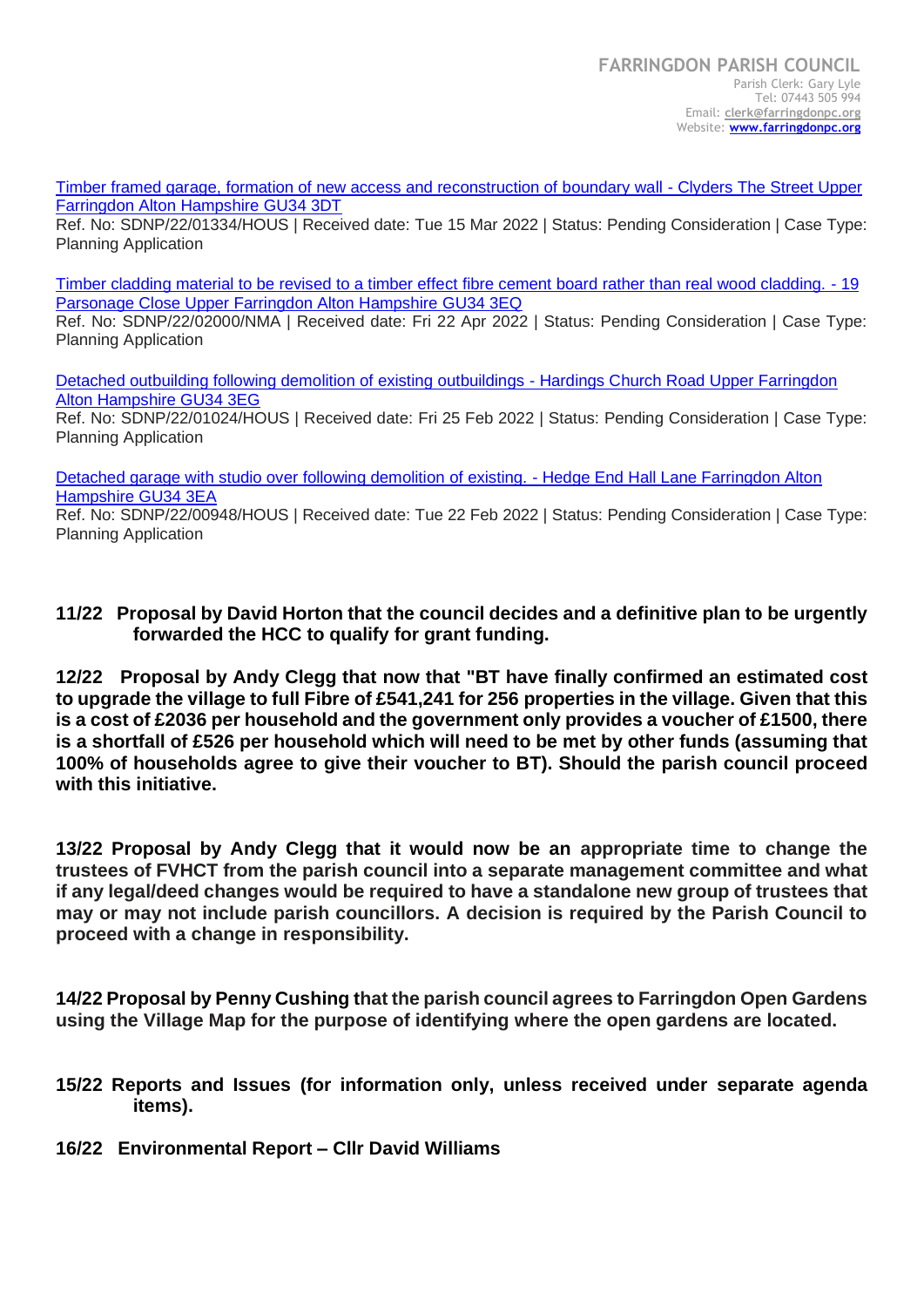**17/22 Establish key messages to be circulated to the community via FPC website and Farringdon.Net**

# **18/22 Future Meeting Dates:**

| <b>Date</b>               | Time   | <b>Venue</b>           | <b>Primary Purpose</b> |
|---------------------------|--------|------------------------|------------------------|
| $13th$ July               | 7:00pm | <b>Chawton Village</b> | <b>Full Council</b>    |
|                           |        | Hall                   | <b>Meeting</b>         |
| 14th September            | 7:00pm | <b>Chawton Village</b> | <b>Full Council</b>    |
|                           |        | Hall                   | <b>Meeting</b>         |
| 16 <sup>th</sup> November | 7:00pm | <b>Chawton Village</b> | <b>Full Council</b>    |
|                           |        | Hall                   | <b>Meeting</b>         |
| 18 <sup>th</sup> January  | 7:00pm | <b>Chawton Village</b> | <b>Full Council</b>    |
|                           |        | Hall                   | <b>Meeting</b>         |
| 15 <sup>th</sup> March    | 7:00pm | <b>Chawton Village</b> | <b>Full Council</b>    |
|                           |        | Hall                   | <b>Meeting</b>         |